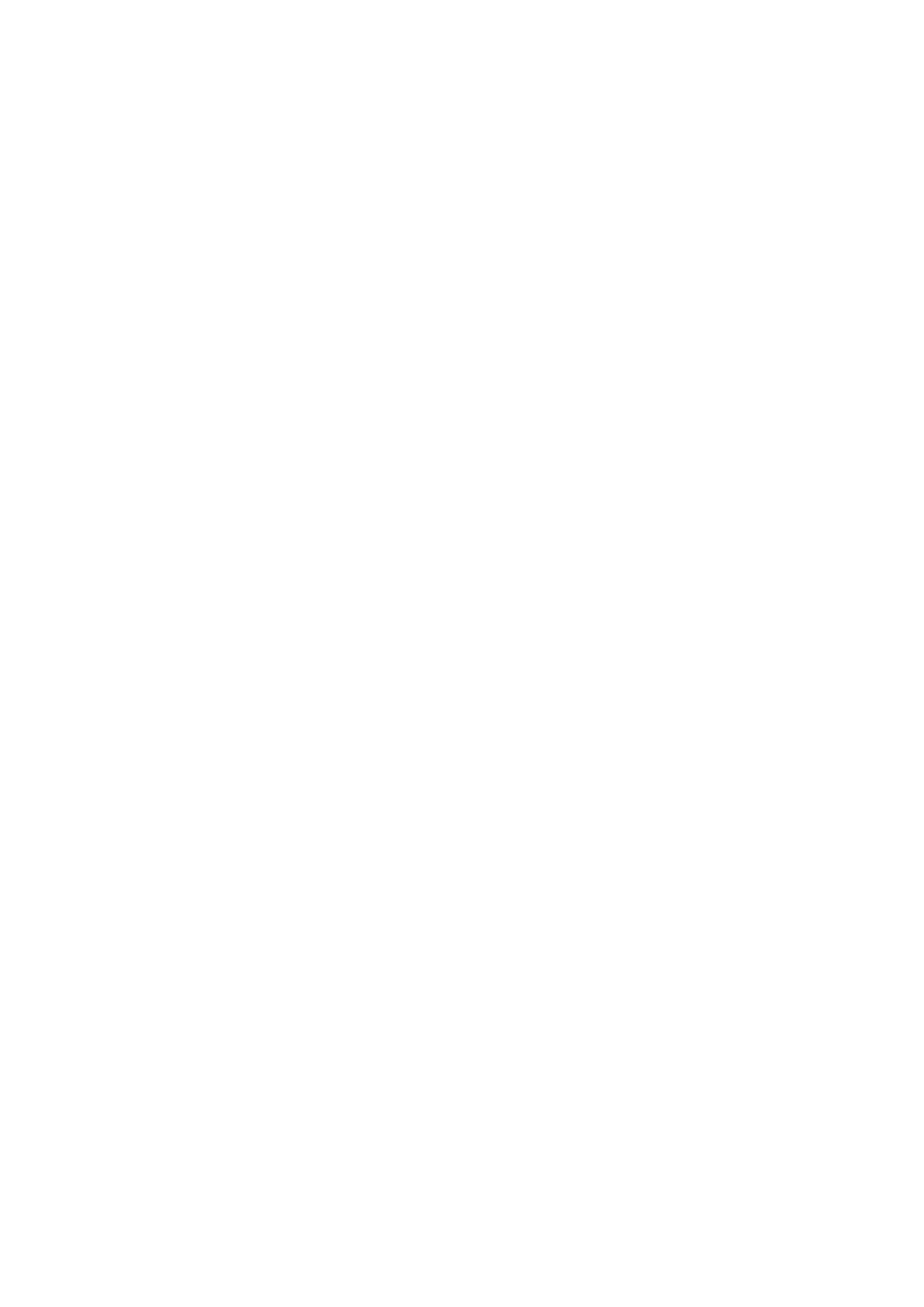## **CONTENTS**

| 1              |     |                                                                                  |  |
|----------------|-----|----------------------------------------------------------------------------------|--|
|                | 1.1 |                                                                                  |  |
|                | 1.2 |                                                                                  |  |
|                | 1.3 |                                                                                  |  |
|                | 1.4 | Catholic attitudes towards religious experiences and its use as a philosophical  |  |
|                | 1.5 |                                                                                  |  |
|                | 1.6 |                                                                                  |  |
|                | 1.7 | Issues raised by the existence of suffering and God as all-loving 11             |  |
|                | 1.8 | The solutions offered to the problem of suffering and a loving and righteous God |  |
| $\overline{2}$ |     | RELIGIOUS TEACHINGS ON RELATIONSHIPS AND FAMILIES IN THE 21ST CENTURY            |  |
|                | 2.1 |                                                                                  |  |
|                | 2.2 | Catholic teaching about the importance of sexual relationships 14                |  |
|                | 2.3 | Catholic teaching about the purpose and importance of the family  15             |  |
|                | 2.4 |                                                                                  |  |
|                | 2.5 | Catholic teaching on family planning and the regulation of births  17            |  |
|                | 2.6 |                                                                                  |  |
|                | 2.7 | Catholic teaching about the equality of men and women in the family              |  |
|                | 2.8 |                                                                                  |  |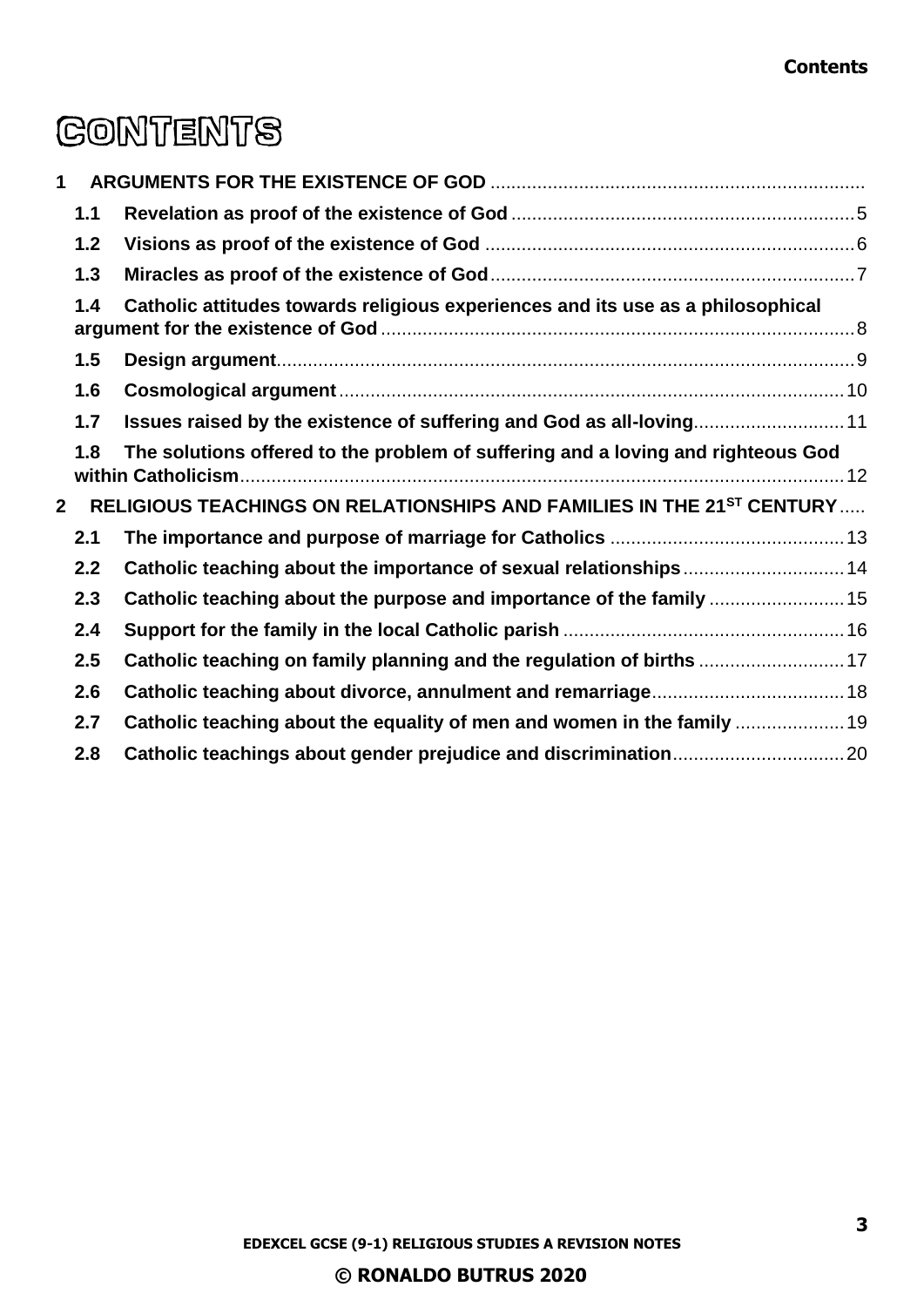### **USING THIS BOOK**

#### **1.1 THIS IS A SPECIFICATION CHAPTER**

#### **1.1.1 This is a specification subchapter**

**"This is a source of wisdom and authority"** *– source ref.*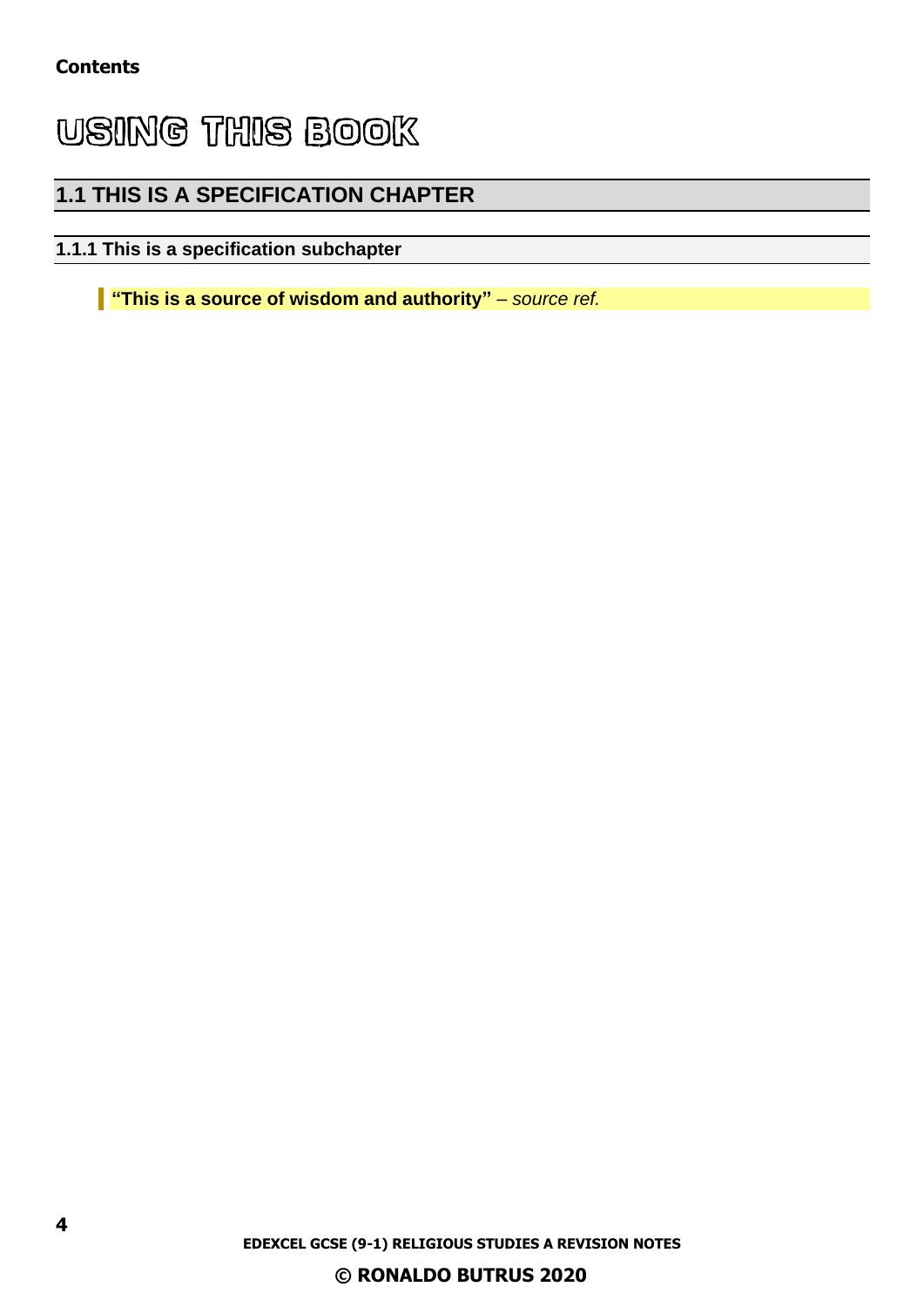#### <span id="page-4-0"></span>**1 ARGUMENTS FOR THE EXISTENCE OF GOD**

#### <span id="page-4-1"></span>**1.1 Revelation as proof of the existence of God**

- Significance of Jesus Christ as the culmination of God's revelation:
	- it is God's final revelation to humankind
	- it involves God physically coming down to Earth
	- God sacrificed his Son for this revelation
- What the revelation of Jesus Christ shows about the nature of God:
	- **loving:** sacrificed his only Son four our salvation
	- **forgiving:** Jesus forgave soldiers who mocked him
	- **powerful:** Jesus healed lepers, the blind, the paralysed, and even the dead

#### **"in these last days he has spoken to us by a Son"** *– Hebrews 1*

**"having become as much superior to angels as the name he has obtained is more excellent than theirs"** *– Hebrews 1*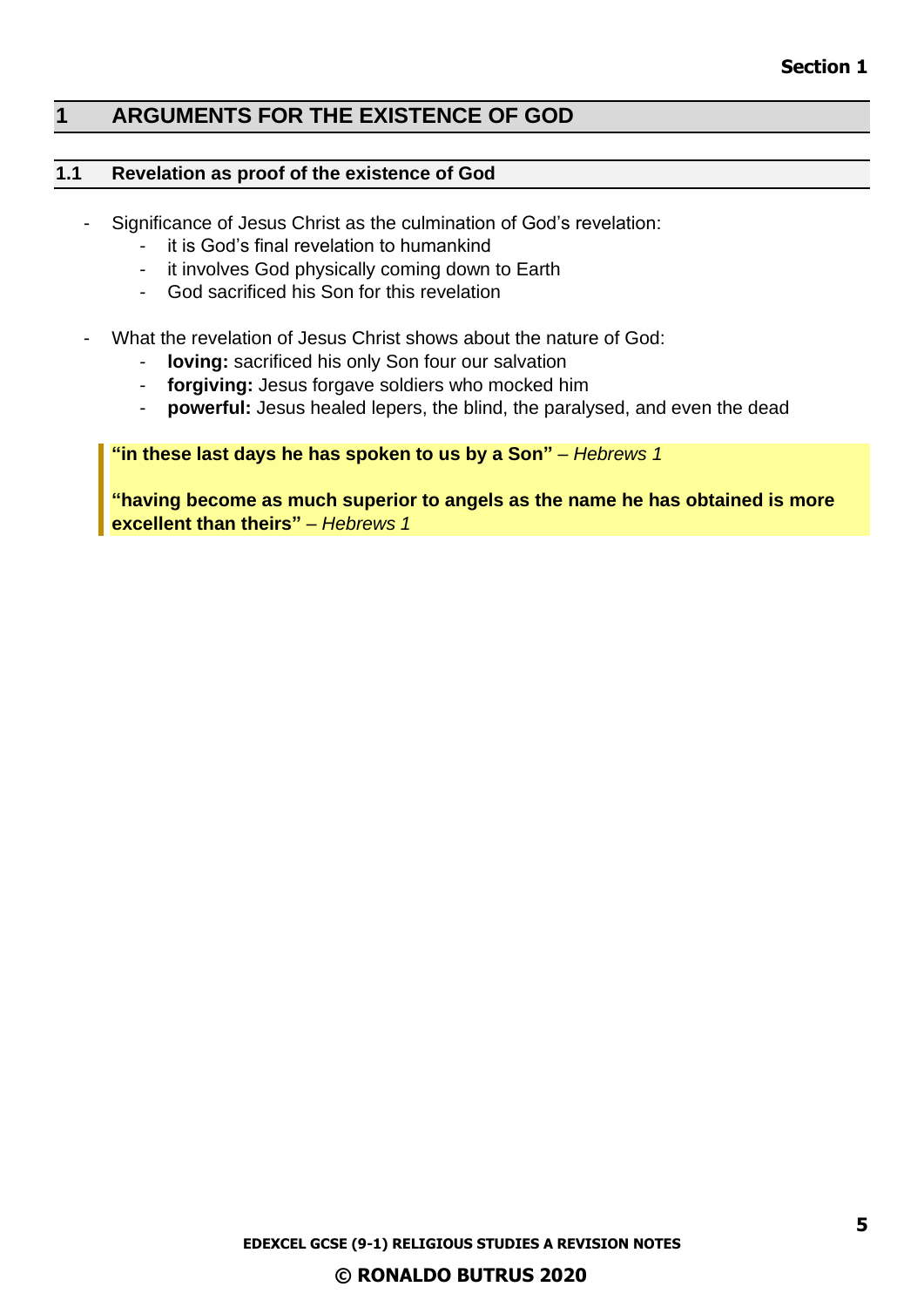#### <span id="page-5-0"></span>**1.2 Visions as proof of the existence of God**

- Nature of visions:
	- visions are a form of private revelation
	- a vision is only approved if it does not contradict any Church teachings
- Importance of visions:
	- a form of divine communication between God and mankind
	- may contain messages to help us make the right decisions
	- can stimulate or strengthen one's faith
	- prove that God exists
- Examples of visions:

| <b>Biblical</b>                                                                                                                                                                                                                                                                                                                                            | Non-biblical                                                                                                                                                                                                                                                                                           |
|------------------------------------------------------------------------------------------------------------------------------------------------------------------------------------------------------------------------------------------------------------------------------------------------------------------------------------------------------------|--------------------------------------------------------------------------------------------------------------------------------------------------------------------------------------------------------------------------------------------------------------------------------------------------------|
| God promised Abraham he will<br>protect and reward him<br>"Fear not, Abram, I am your shield;<br>your reward shall be very great"<br>- Genesis 15<br>During the transfiguration of Jesus,<br>Moses and Elijah appeared to Jesus<br>and some of his disciples<br>"This is my beloved Son, with<br>whom I am well pleased; listen to<br>him"<br>- Matthew 17 | St Joan of Arc had visions of St<br>Michael, St Catherine, and<br>St Margaret in 1424:<br>- She was instructed to force the<br>English out of her French territory.<br>After being a successful military<br>$\blacksquare$<br>soldier, the English captured her and<br>burnt her at the stake aged 19. |

- Why visions might lead to belief in God:
	- powerful experiences which can strengthen faith
	- reveal God's loving nature
	- prove existence of God
- Athiests and Humanists believe that visions are hallucinations and do not provide proof that God exists due to:
	- lack of evidence
	- can be hallucinations
	- have nothing to do with God even if they do happen
- In response, Catholics argue:
	- visions are a form of communication from God to humanity
	- historically, visions have predicted the future, e.g. Our Lady of Fatima's Secrets and the shooting of Pope Benedict XVI
	- as there are visions recorded in the Bible, we still expect them to happen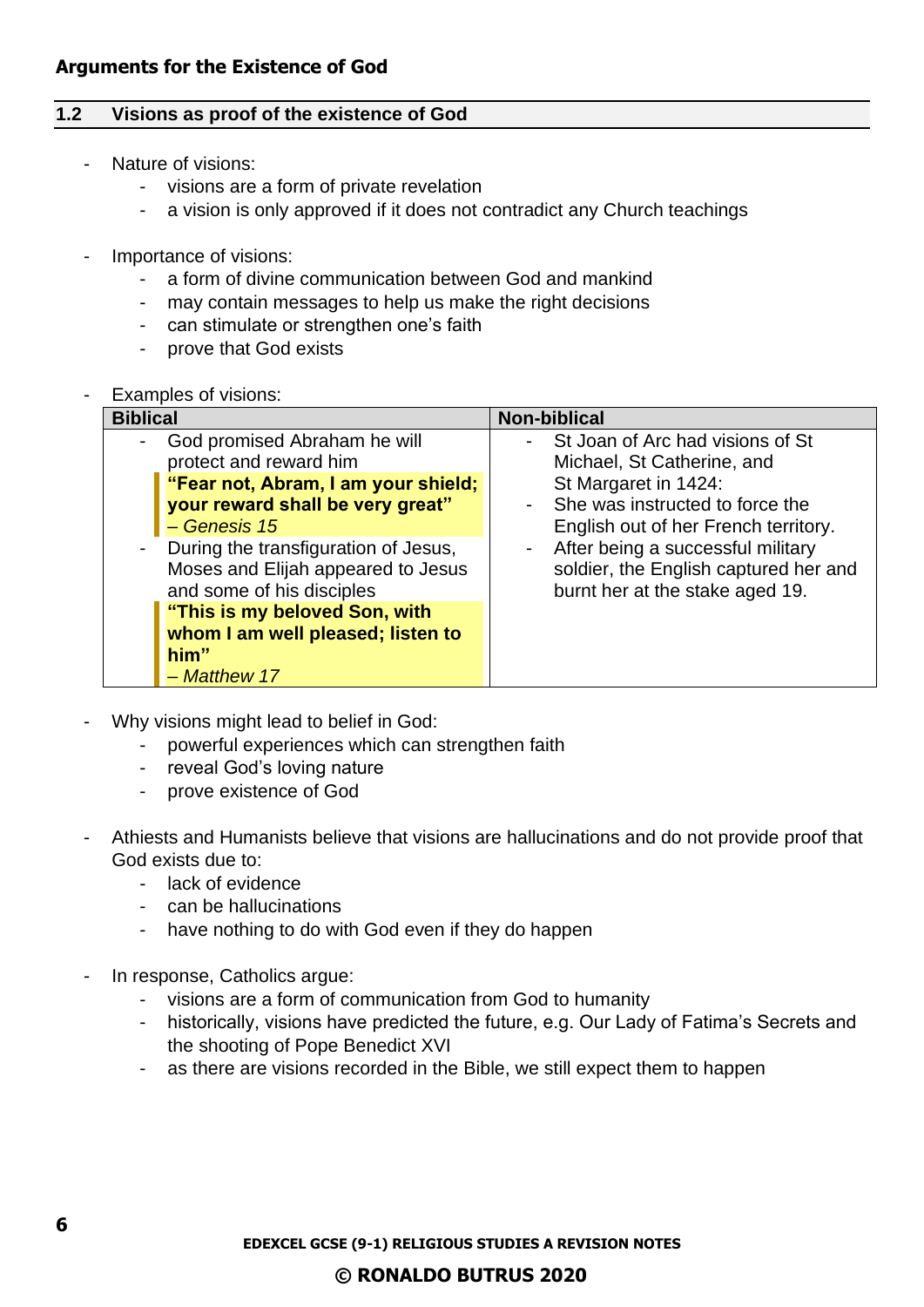#### <span id="page-6-0"></span>**1.3 Miracles as proof of the existence of God**

- Nature of miracles:
	- miracles are acts which break the laws of science
	- a lot of evidence is required for the Church to verify a miracle has taken place
- Importance of miracles:
	- show how powerful (omnipotent) God is
	- can stimulate or strengthen one's faith
	- prove that God exists, as nobody is powerful enough
- Examples of miracles:

| <b>Biblical</b>                                                                                                                               | <b>Non-biblical</b>                                                                                                                                   |  |
|-----------------------------------------------------------------------------------------------------------------------------------------------|-------------------------------------------------------------------------------------------------------------------------------------------------------|--|
| Jesus healed the government<br>official's dying son<br>"Jesus said to him, 'Go; your son<br>will live" $-$ John 4<br>Moses parted the Red Sea | - The Virgin Mary appeared to St<br>Bernadette in Lourdes in 1858:<br>- St Bernadette dug out a spring, and<br>water flows out of this spring to this |  |
| "the waters were divided"<br>$-$ Exodus 14                                                                                                    | day                                                                                                                                                   |  |

- Why miracles might lead to belief in God:
	- powerful experience which can strengthen faith
	- healing miracles reveal God's powerful and loving nature
	- prove existence of God due to no scientific explanation
- Athiests and Humanists believe that miracles can be scientifically explained and provide no proof that God exists due to:
	- coincidences
	- limited scientific knowledge
	- have nothing to do with God, even if they do happen
- In response, Catholics argue:
	- miracles cannot be scientifically explained
	- nobody has the power to perform miracles except God
	- miracles are necessary for people to believe in God

**"Unless you see signs and wonders you will not believe"** *– John 4*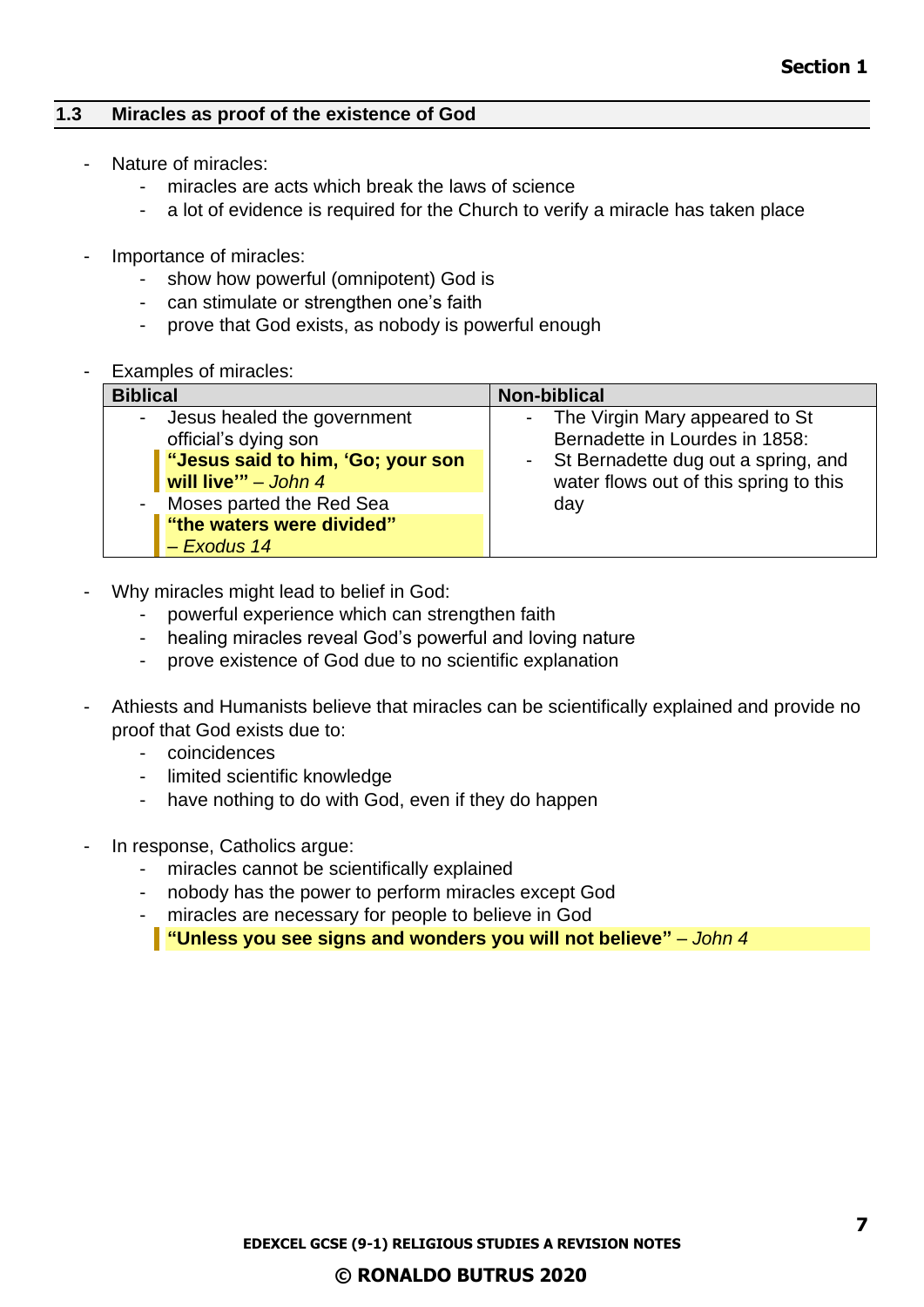#### <span id="page-7-0"></span>**1.4 Catholic attitudes towards religious experiences and its use as a philosophical argument for the existence of God**

- A religious experience is a feeling of the presence of God in the world.
- The Church does not approve all religious experiences because the Church is not expecting another revelation of God, as explained in CCC 66. **"no new public revelation is to be expected before the glorious manifestation of our Lord Jesus Christ"** *– CCC 66*
- Athiests and Humanists believe that religious experiences do not prove that God exists due to:
	- **laws of nature:** such experiences claim to break these (David Hume)
	- **lack of evidence:** no examinable proof
	- **use of stimulants:** e.g. drugs and alcohol cause hallucinations
	- **hallucinations:** could be mistaken for visions
	- wish fulfilment: delusions/dreams (Sigmund Freud)
- In response, Catholics argue:
	- nothing proves that a religious experience did not happen
	- the Church conducts deep investigations into religious experiences
	- God is bound to break the laws of nature
		- **"God created the heavens and the earth"** *– Genesis 1*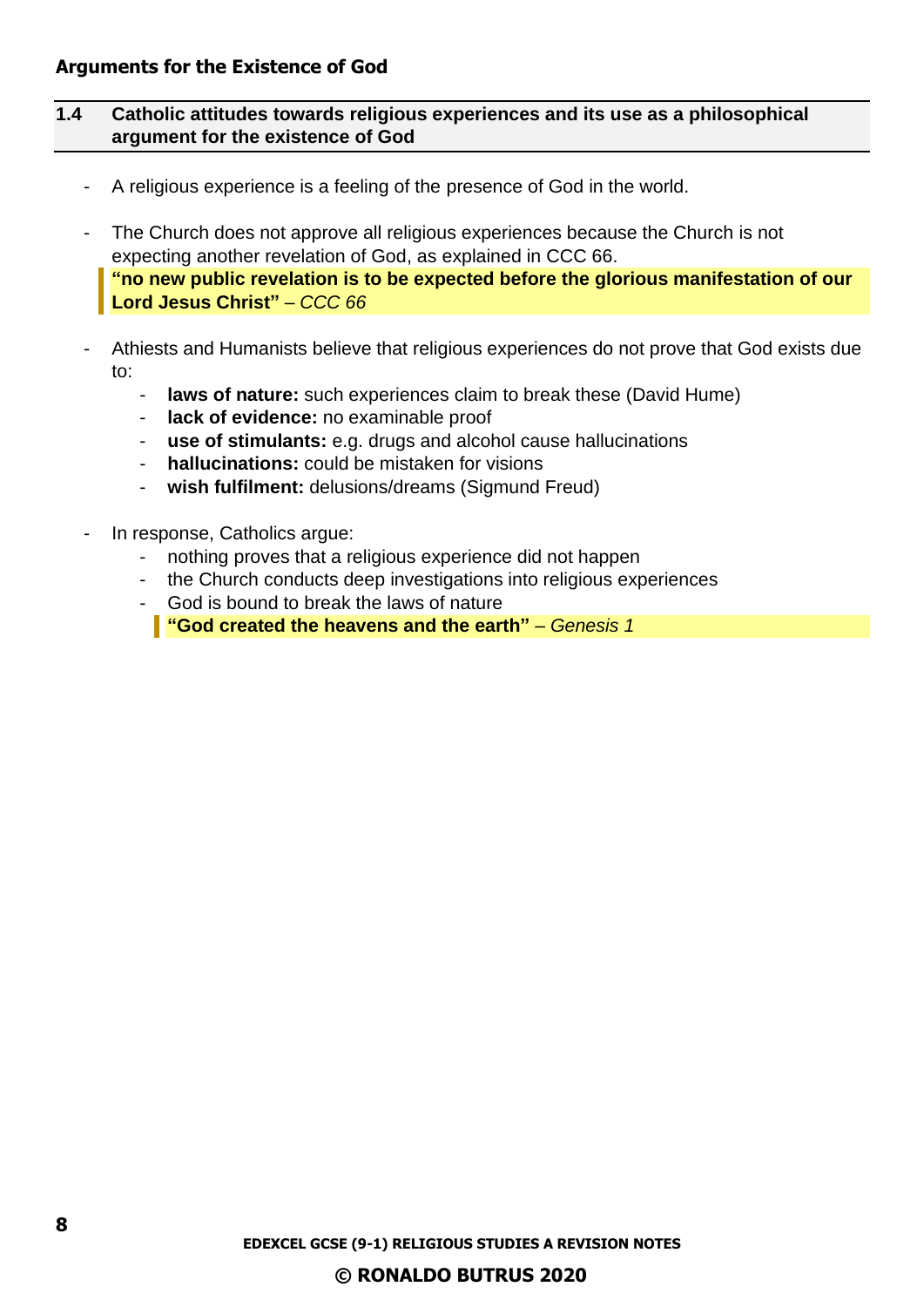#### <span id="page-8-0"></span>**1.5 Design argument**

- The Teleological Argument states that as the world is designed, it must have a designer. Since only God is omniscient/omnipotent enough to design the world, he must exist.
- Strengths of the argument as seen by Catholics:
	- **based on daily observations**: we see the design of the world around us
	- **complements Christian views of God**: omnipotence/omniscience
	- **compatible with scientific evidence**: DNA, cells etc. must have been designed
- What the teleological argument shows about the nature of God for Catholics:
	- **omnipotence:** power to create the universe out of nothing (ex nihilo)
	- **omniscience:** knowledge of how exactly to create the world and life on Earth
	- **benevolent:** God created enough resources for humans to use to survive

**"his invisible qualities [...] have been clearly seen; they are perceived in the things that God has made"** *– CCC 66*

- Athiests and humanists believe the teleological argument is invalid due to:
	- evolution: Charles Darwin's theory that bacteria evolved into larger organisms
	- **evil and suffering:** why would God design the world to have evil?
	- **no order in the world:** Richard Dawkins mentioned natural disasters as a lack of order in the universe

**"[religion] teaches us to be satisfied with not understanding the world"** *– Richard Dawkins*

- In response, Catholics argue:
	- **God directed evolution:** it may simply be how God created humans
	- **humans learn from evil/suffering:** everything is a lesson
	- **science supports concept of order**, e.g. food chains, ecosystems, land/sea etc.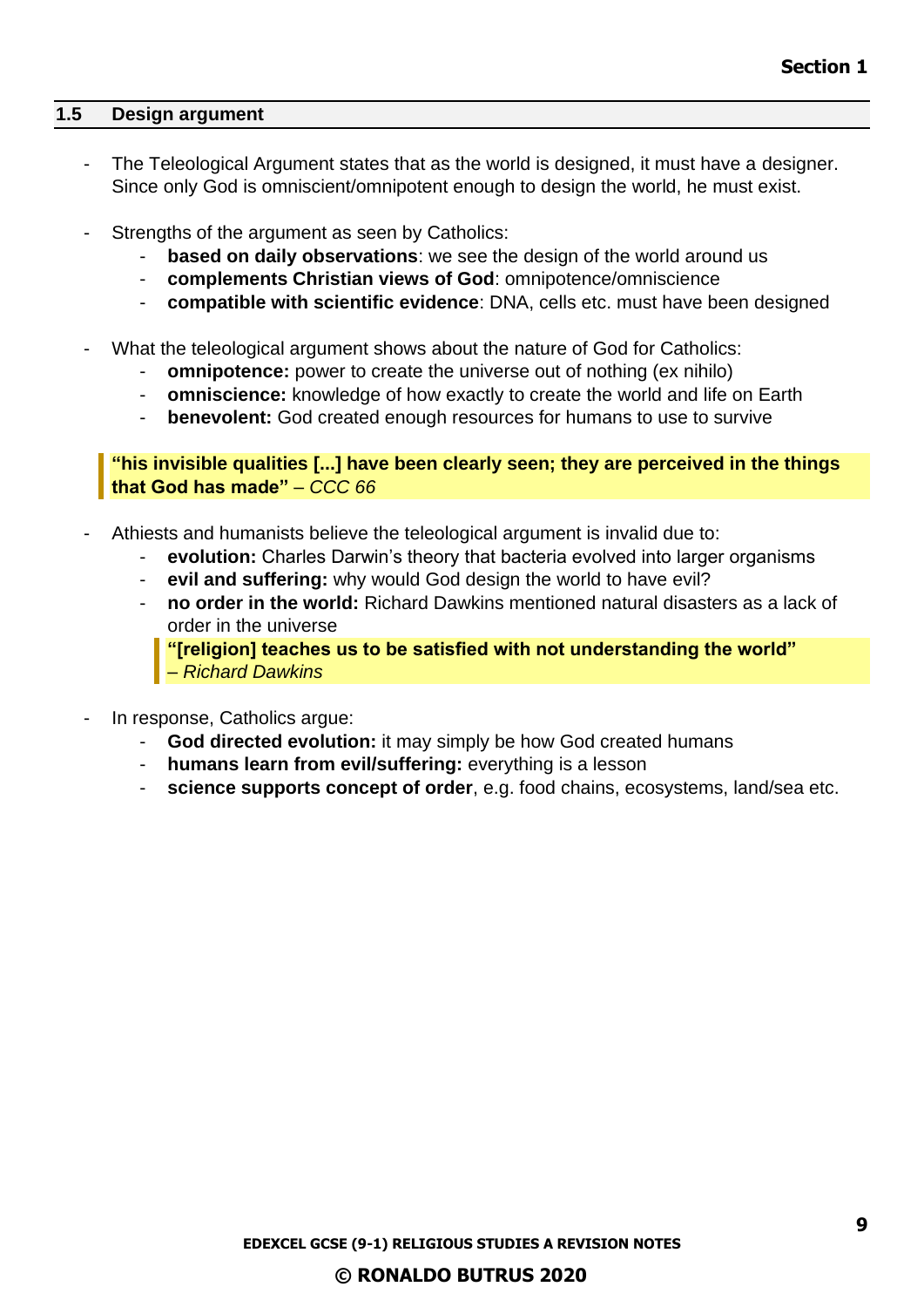#### <span id="page-9-0"></span>**1.6 Cosmological argument**

- The Cosmological Argument states that the universe exists as an effect of a cause, and only God is omnipotent that he can cause the universe to exist.
- Strengths of the argument as seen by Catholics:
	- **based on daily observations:** we can see that everything has a cause in life
	- **cannot be an infinite regression:** there must be a primary cause
	- **compatible with scientific evidence:** Pope Francis says God caused the Big Bang

St Thomas Aquinas' First Three Ways of showing God's existence:

- way of motion: nothing can move without being moved, so there must be an unmoved primary mover, God
- **way of causation:** nothing can create itself, so God must be the first cause for objects to exist
- way of contingency: objects do not have to exist, so a necessary being (God) has to make a contingent object exist
- Nature and importance of what the cosmological argument shows about the nature of God:
	- **omnipotence:** only God can be the primary mover, causer and contingent being
	- this compliments the Christian belief that God has limitless power
	- **omniscience:** only God knows how to create a universe out of nothing (ex nihilo)
	- this compliments the Big Bang Theory (which God may have started)
	- it also compliments the Christian belief that God is all-knowing
- Athiests and Humanists believe the cosmological argument is invalid due to:
	- no need for a cause: objects need a cause, but the universe is different so doesn't
	- impossibility of total explanation: we should just accept existence as a fact
	- **primary cause doesn't have to be God:** Big Bang was a natural occurrence
- In response, Catholics argue:
	- **God is the cause** of the universe; all we need is to prove it
	- **a total explanation is possible** if there is no infinite regression of causes
	- **no other omnipotent being:** only God has the power to cause the universe to exist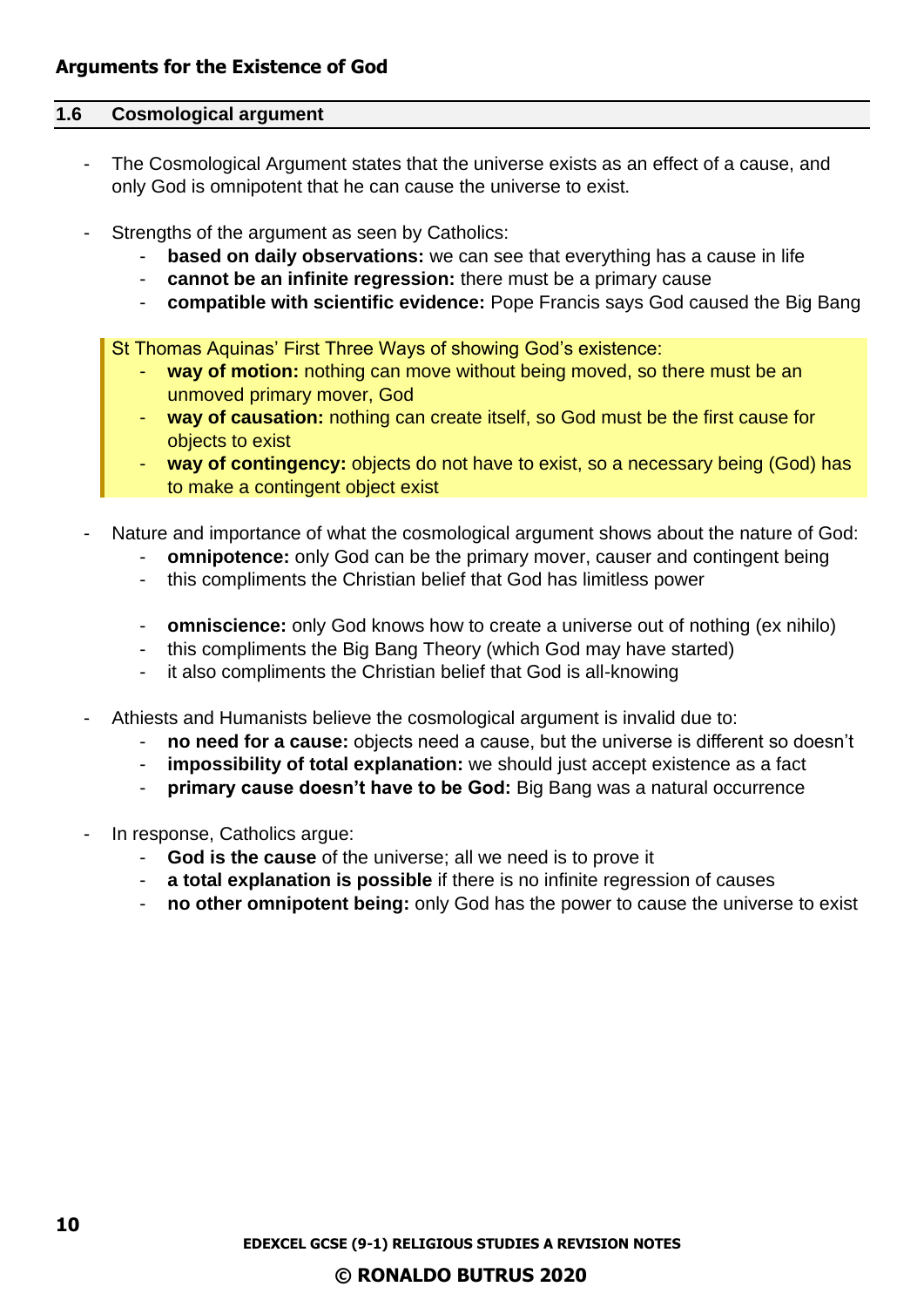#### <span id="page-10-0"></span>**1.7 Issues raised by the existence of suffering and God as all-loving**

- Issues raised by the existence of evil and suffering: (Inconsistent Triad)
	- **if God is omnipotent,** he can eliminate suffering
	- **if God is omniscient,** he knows that we have suffered, are suffering and will suffer
	- **if God is benevolent,** he would not want us to suffer

**"Does the clay say to him who fashions it, 'What are you making?'"** *– Isaiah 45*

| Suffering does not disprove God's existence   Suffering disproves God's existence |                                                                                                      |
|-----------------------------------------------------------------------------------|------------------------------------------------------------------------------------------------------|
| - we should not question God's creation<br>- God will punish evildoers            | I - if God was omnipotent<br>- if God was omniscient (Inconsistent Triad)<br>- if God was benevolent |
| - without evil we will not know what is good                                      |                                                                                                      |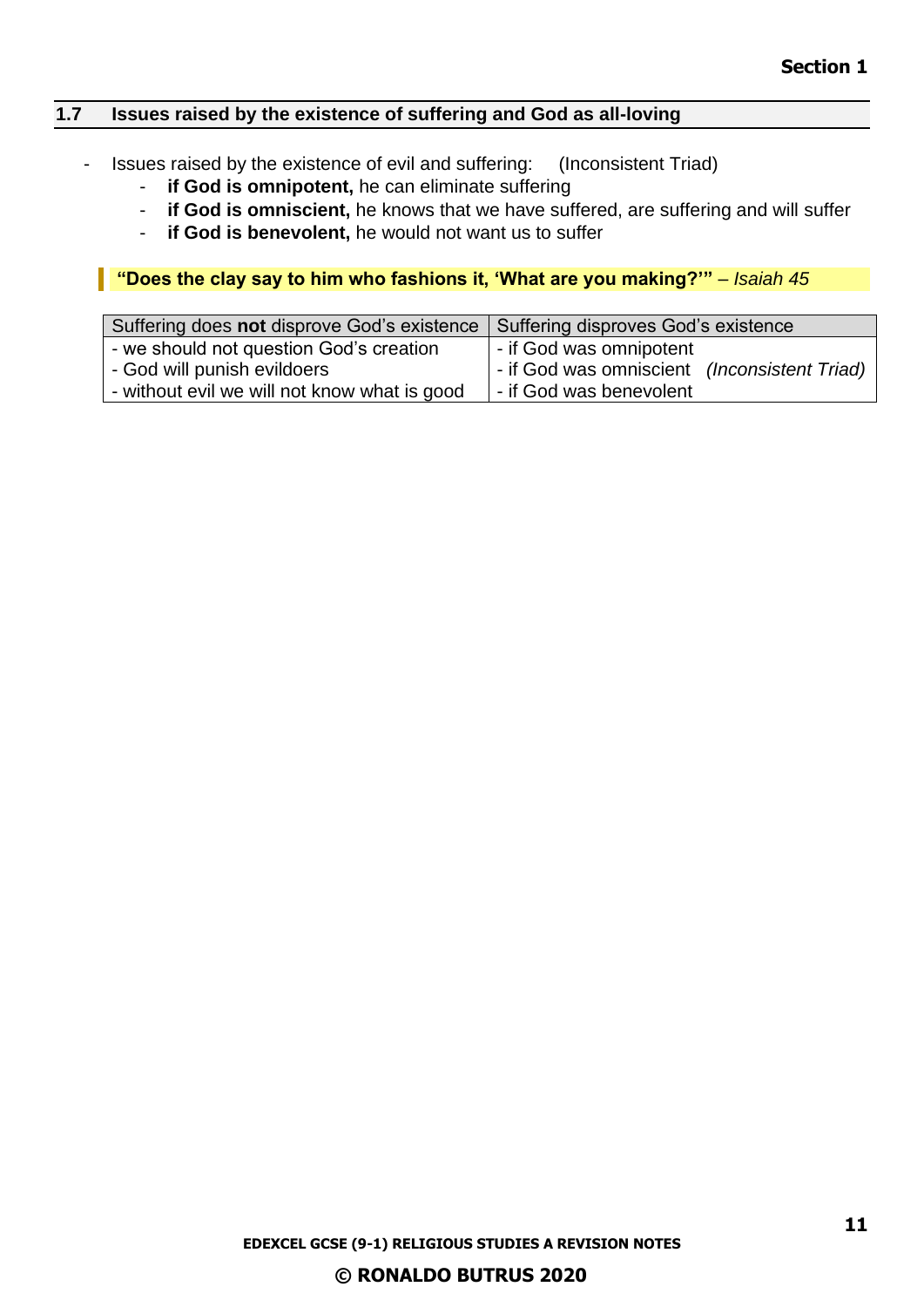#### <span id="page-11-0"></span>**1.8 The solutions offered to the problem of suffering and a loving and righteous God within Catholicism**

- Biblical responses:
	- **Psalms:** 
		- God's omnipotence, omniscience and benevolence are made clear
		- suffering is a way to learn what is good **"I will praise thee with an upright heart,**
			- **when I learn thy righteous ordinances"** *– Psalm 119*
	- **Job**:
		- God allows Job to be tested and tormented by Satan
		- faith gave Job strength during the difficult time
- Theoretical responses:
	- **free will:**
		- St Augustine taught that evil exists due to the misuse of free will
		- the reward for using free will to do good is entry to heaven
	- **a way for humans to develop:**
		- humans are not created perfect but in God's image, so must try to be like God
		- suffering allows humans to learn what is right and wrong
- Practical responses:
	- **prayer:** prayers of intercession unite sufferers in the hope of God helping them
	- **charity:** helping others can help reduce suffering for them
- Divergent Christian understandings of solving the problem of evil and suffering:
	- salvation is a result of Jesus' suffering
	- for many, suffering remains a mystery
	- some Christians convert to atheism as a result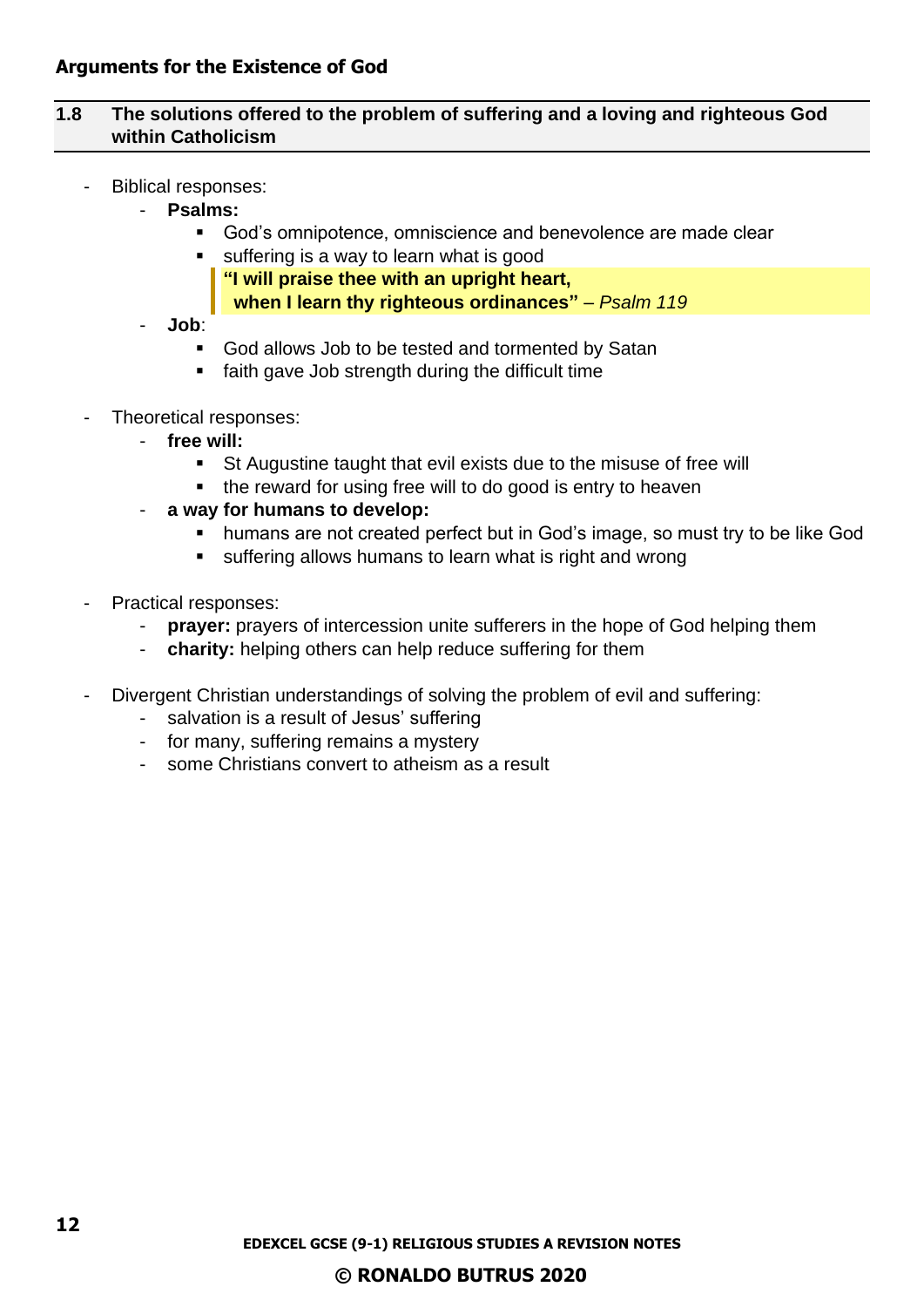#### <span id="page-12-0"></span>**2 RELIGIOUS TEACHINGS ON RELATIONSHIPS AND FAMILIES IN THE 21ST CENTURY**

#### <span id="page-12-1"></span>**2.1 The importance and purpose of marriage for Catholics**

- Catholic teachings about marriage:
	- **loving:** a relationship of love and faithfulness
	- **lifelong:** a covenant valid until death
	- **exclusive:** commitment to only one partner
	- **fruitful:** an opportunity to bear children

#### *Not Just Good, But Beautiful by Pope Francis*

 $\rightarrow$  reminds Catholics that marriage is the cornerstone of healthy families, communities and societies

- Divergent Christian and non-religious attitudes to the importance of marriage in society:
	- sanctity of marriage: some believe marriage is holy as it is administered by the Church, but atheists and Humanists do not follow this belief
	- **lack of importance:** atheists and humanists tend not to marry, only cohabit
	- **cohabitation:** the most common family, where couples live together
- Catholic responses to these attitudes:
	- sanctity of marriage: Catholics believe marriage is a holy covenant which cannot be broken by any of the two parties
	- **lack of importance:** Matrimony is a Catholic sacrament performed in the Church
	- **cohabitation:** Catholics discourage this as it tempts couples to have premarital sex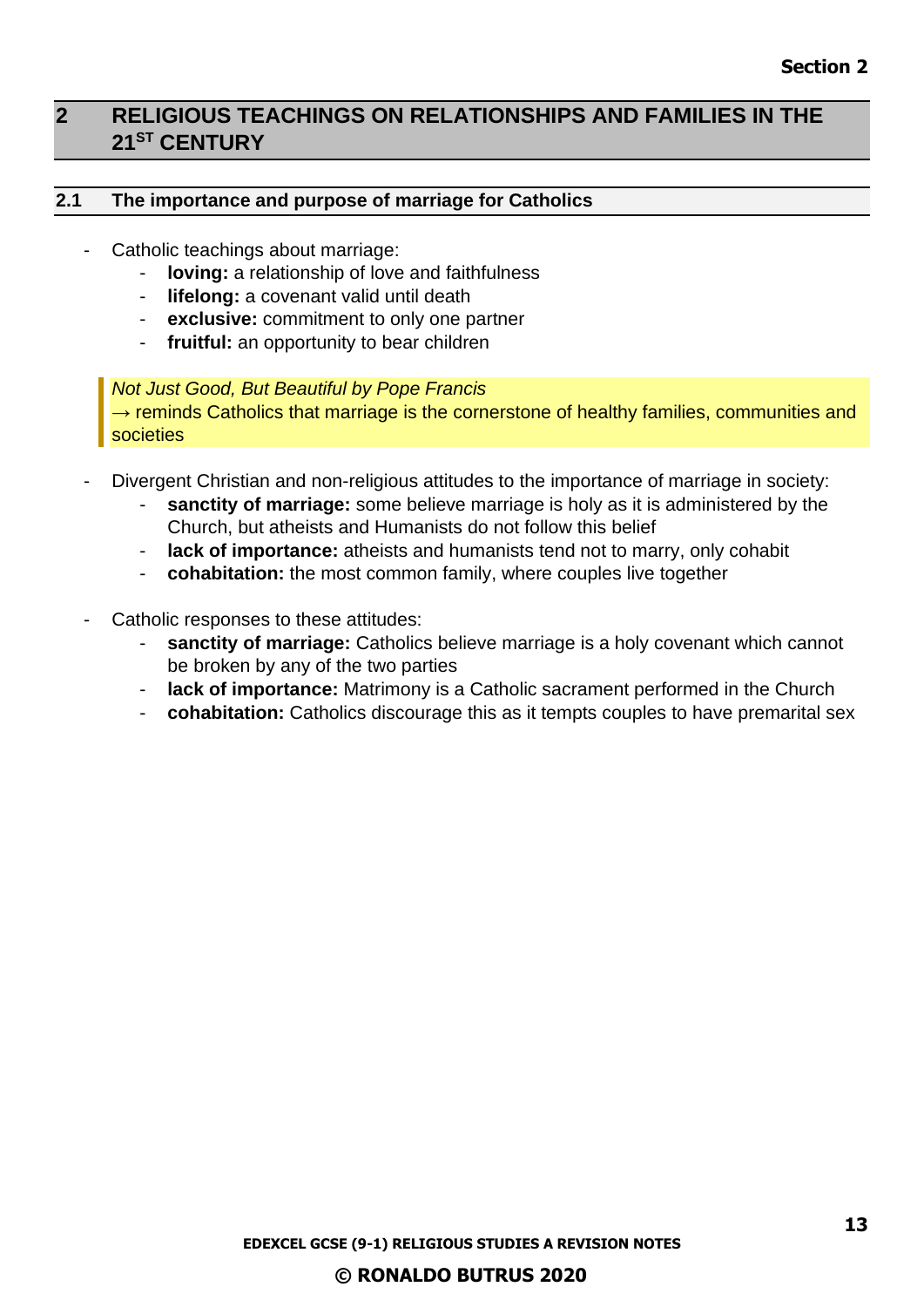#### **Religious Teachings on Relationships and Families in the 21st Century**

#### <span id="page-13-0"></span>**2.2 Catholic teaching about the importance of sexual relationships**

- The Catholic Church teaches that sexual relationships are:
	- marital: only married heterosexual couples should have sex
	- **"Sexuality is ordered to the conjugal love of man and woman"** *– CCC 2360* - **unitive:** sex unites a couple with mutual love
	- **"man and woman give themselves to one another through the acts"**  *– CCC 2361*
	- **procreative:** sex is an opportunity to reproduce **"the capacity to love and to procreate"** *– CCC 2332*
- Catholic teachings about sexual relationships outside marriage:
	- sex should be reserved for marriage
	- premarital sex is a sin
	- lust, masturbation, fornication, pornography, prostitution and rape are sins *(as detailed in CCC 2351-56)*

**"All the baptized are called to chastity"** *– CCC 2348*

- Catholic teachings about homosexuality:
	- homosexual acts are a form of moral corruption and wickedness
	- **"[Scripture] presents homosexual acts as acts of grave depravity"** *– CCC 2357*
	- as homosexuals cannot procreate, this violates natural law **"They are contrary to the natural law"** *– CCC 2357*
	- it is made clear that God does not favour homosexuals
		- **"You shall not lie with a male as with a woman; it is an abomination"**  *– Leviticus 18*
	- those who commit homosexual acts should not be allowed amongst others **"For whoever shall do any of these abominations, the persons that do them shall be cut off from among their people"** – Leviticus 18
- Divergent attitudes to sexual relationships outside marriage and homosexuality:
	- the **Church of England permits cohabitation**
	- **atheists and Humanists think you can have sex whenever you like**
	- **homosexual** sexual relationships are **permitted by law**
	- the **Church of England only allows a 'service of thanks'** rather than a full marriage ceremony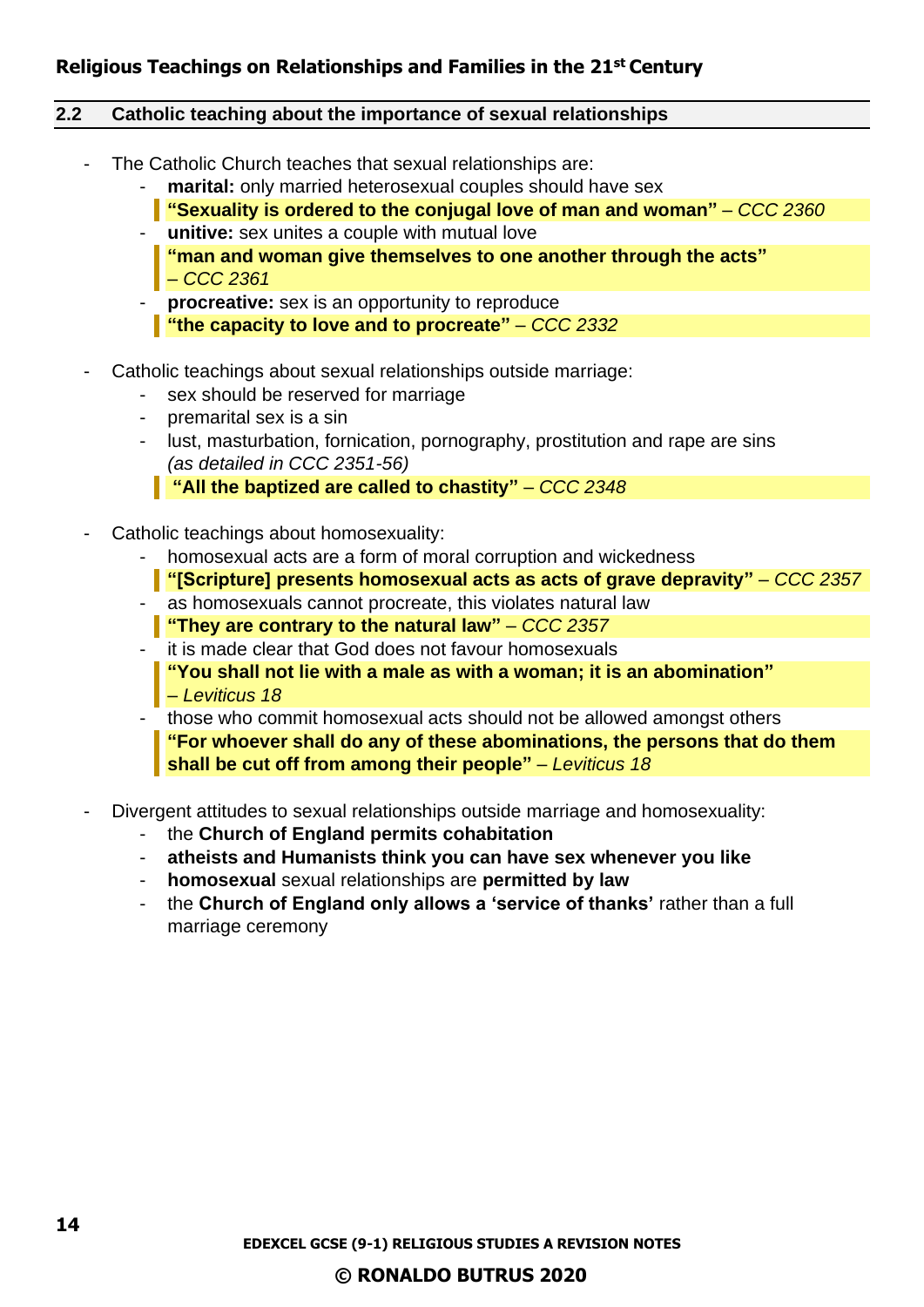#### <span id="page-14-0"></span>**2.3 Catholic teaching about the purpose and importance of the family**

- Catholic teachings about the purpose and importance of family:
	- **procreation:** marriage is the starting point of a sexual relationship for procreation
	- **security and education of children:** a family is a comforting environment to raise children in a Catholic context

| Type of<br>family | <b>Definition</b>                                                   | <b>Catholic response</b>                |
|-------------------|---------------------------------------------------------------------|-----------------------------------------|
| nuclear           | a couple and their dependent children<br>as a basic unit of society | the favoured type of family             |
| single            | caused by the separation or loss of a                               | only acceptable following the           |
| parent            | parent                                                              | unfortunate loss of one partner         |
| same-sex          | a homosexual pair adopts a child                                    | strictly forbidden due to likelihood of |
|                   |                                                                     | homosexual acts occurring               |
| extended          | grandparents, aunts, uncles etc. living                             | accepted as it unites a collection of   |
|                   | together or in close range                                          | hierarchal families                     |
| blended           | two families join following the marriage                            | generally not acceptable as it is       |
|                   | of partners who have left their previous                            | caused by divorce, which is usually     |
|                   | partners                                                            | not permitted in the Church             |

**"parents must trustingly and courageously train their children in the essential values of human life"** *– Familiaris Consortio 37 (by Pope John Paul II)*

**"the Church reaffirms her practice, which is based upon Sacred Scripture, of not admitting to Eucharistic Communion divorced persons who have remarried"**  *– Familiaris Consortio 84 (by Pope John Paul II)*

**"The family is, so to speak, the domestic church"** *– Lumen Gentium 11*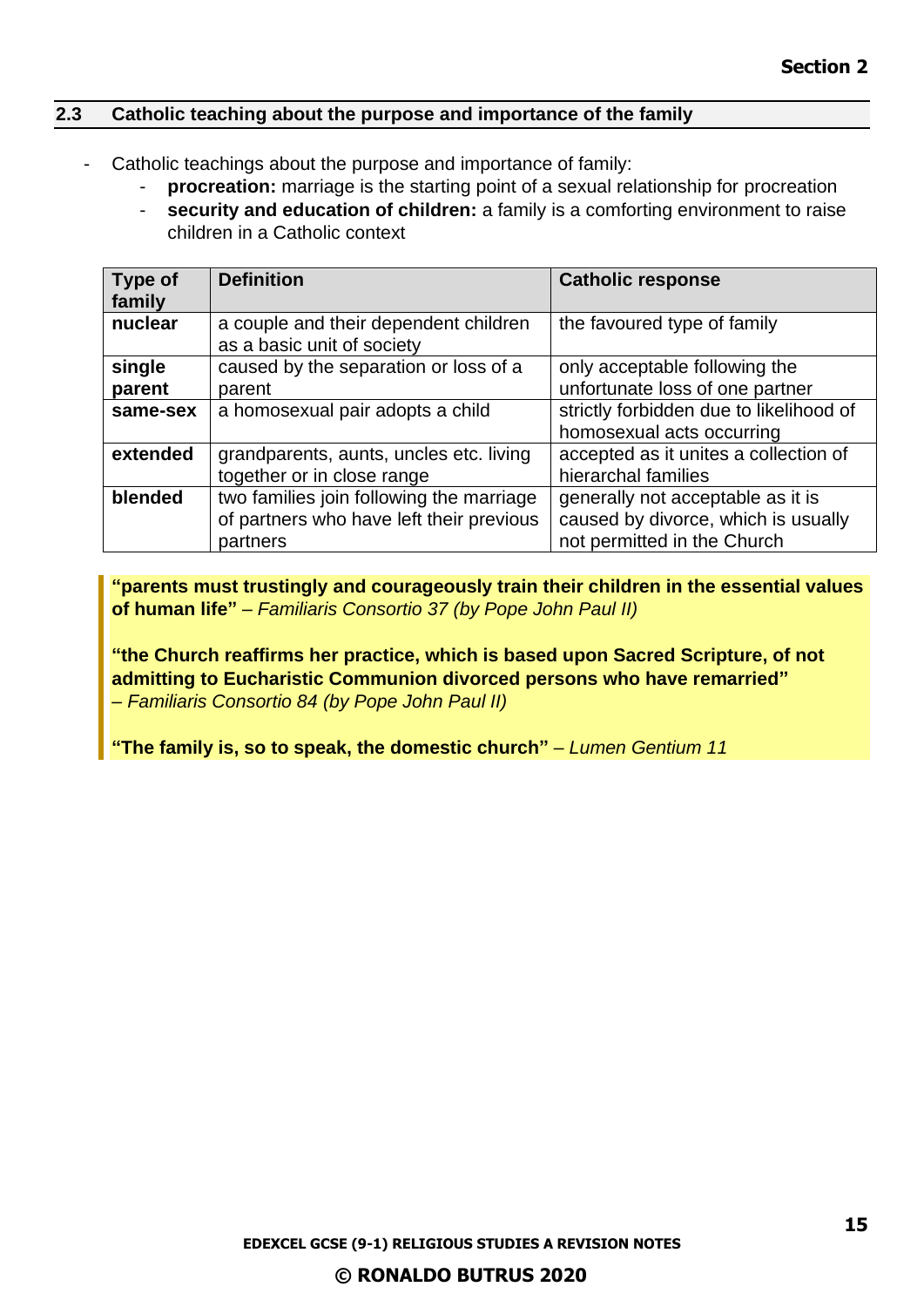#### **Religious Teachings on Relationships and Families in the 21st Century**

#### <span id="page-15-0"></span>**2.4 Support for the family in the local Catholic parish**

- How and why the local parish tries to support families:
	- **family worship:** Family Masses encourage families to attend Mass together
	- **sacraments:** Baptism, Reconciliation, First Holy Communion and Marriage programmes for both children and parents
	- **classes for parents:** usually before baptism or marriage to teach them how to be good Catholic parents
	- **groups for children:** for both socialising and regular Catechism in the Church
	- **counselling:** volunteers talk couples through problems in the family

#### **"it is a privileged place for the catechesis of children and parents"** *– CCC 2226*

#### *Family Group Movement*

 $\rightarrow$  a movement in Christian Churches to encourage families to visit one another and promote Gospel values in doing so

- Importance of support of local parish for Catholic families today:
	- encourages **fluency within families**
	- encourages **unity between families**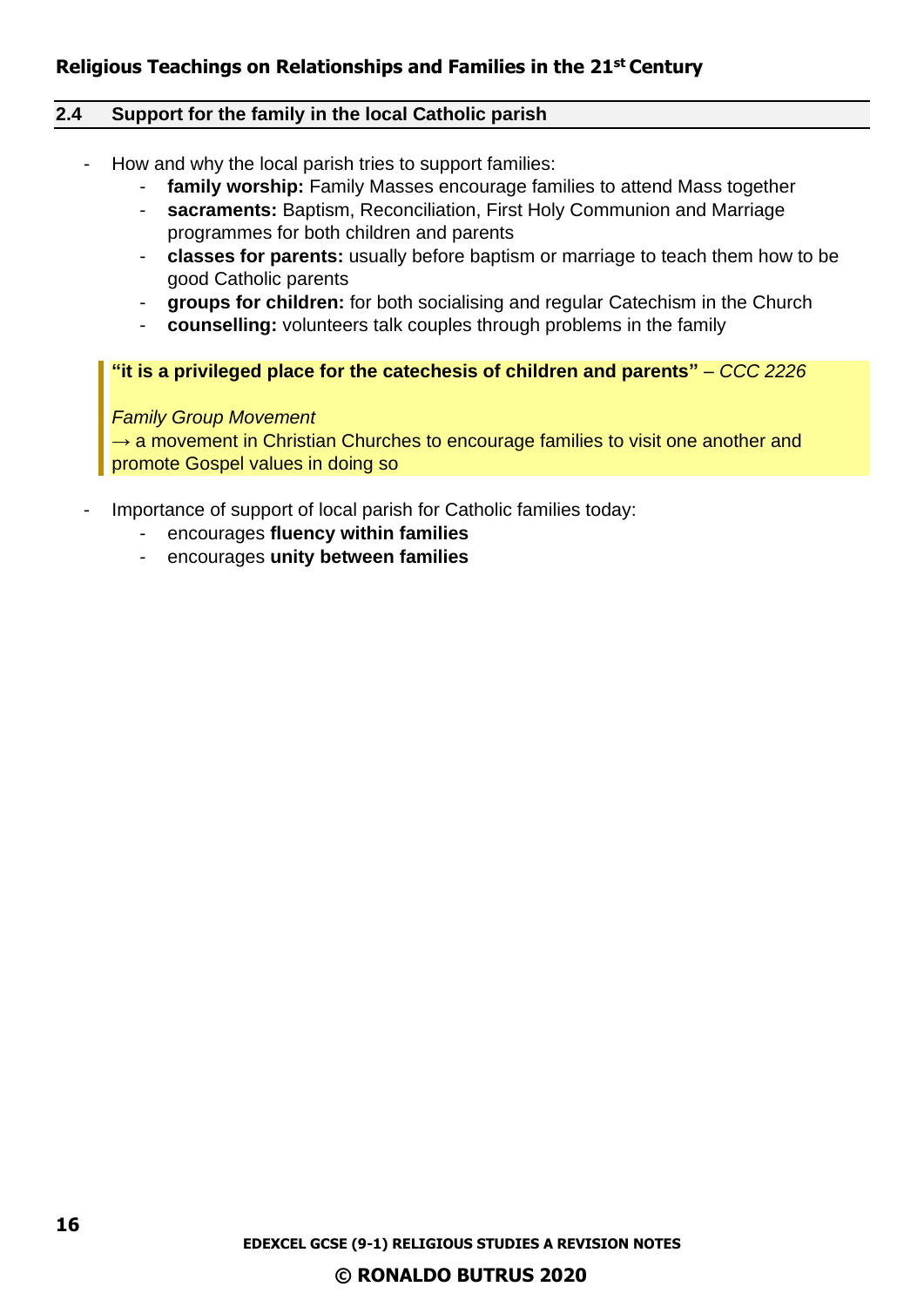#### <span id="page-16-0"></span>**2.5 Catholic teaching on family planning and the regulation of births**

- Catholic teachings on artificial contraception and natural family planning:
	- **artificial contraception:** 
		- separates unitive and procreative aspects of sex
			- can tempt people to be unfaithful
		- **"could open wide the way for marital infidelity"**
		- *– Humanae Vitae 17 (by Pope Paul VI)*
	- **natural family planning:**
		- sex should be avoided at peak fertility and during menstruation
		- the male climax should always lead to an opportunity for procreation
		- **"married people may then take advantage of the natural cycles"**
		- *– Humanae Vitae 16 (by Pope Paul VI)*
	- Divergent attitudes to family planning:
		- some **Protestants accept artificial methods to control the spread of STDs**
		- some **Christians** apply ethical theories such as **situation ethics** to decide
		- **atheists and Humanists believe artificial contraception can be used** at all times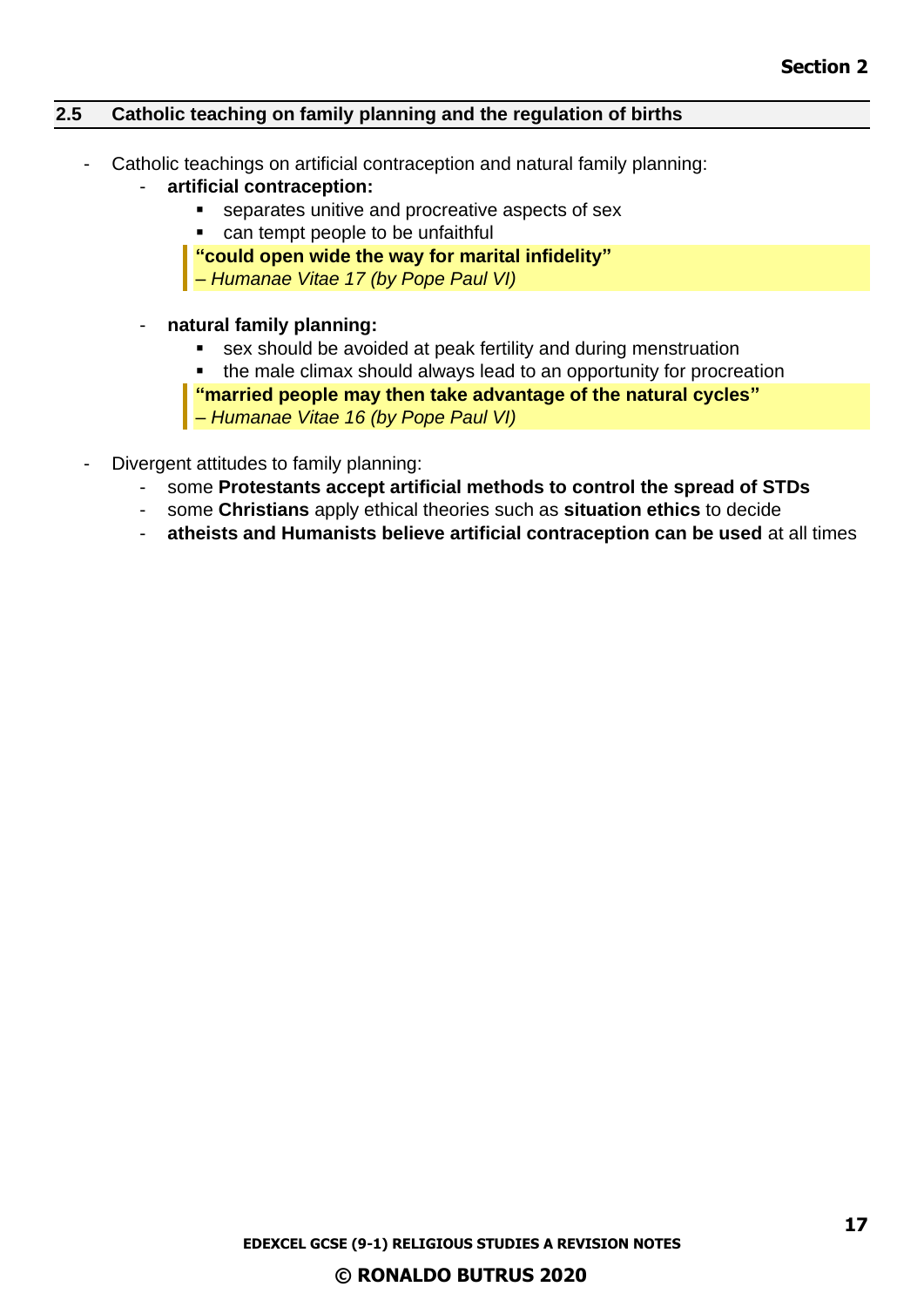#### **Religious Teachings on Relationships and Families in the 21st Century**

#### <span id="page-17-0"></span>**2.6 Catholic teaching about divorce, annulment and remarriage**

| <b>Process</b> | <b>Definition</b>                                                                                                                 | <b>Catholic response</b>                            | <b>Other views</b>                                                    |  |
|----------------|-----------------------------------------------------------------------------------------------------------------------------------|-----------------------------------------------------|-----------------------------------------------------------------------|--|
| divorce        | ending of a legal marriage by<br>a court                                                                                          | only a civil separation is<br>allowed for Catholics | allowed                                                               |  |
|                | "Divorce is a grave offense against the natural law"<br>$-$ CCC 2384                                                              |                                                     | other<br>Christians                                                   |  |
| annulment      | declaration that a marriage<br>was never valid due to<br>dishonesty, e.g. about known<br>infertility or previous<br>relationships | allowed as long as a legal<br>divorce is obtained   | say they<br>should apply<br>situation<br>ethics to<br>decide if it is |  |
| remarriage     | one or both people getting<br>married have been married<br>before                                                                 | only allowed if your partner<br>dies                | right to do so                                                        |  |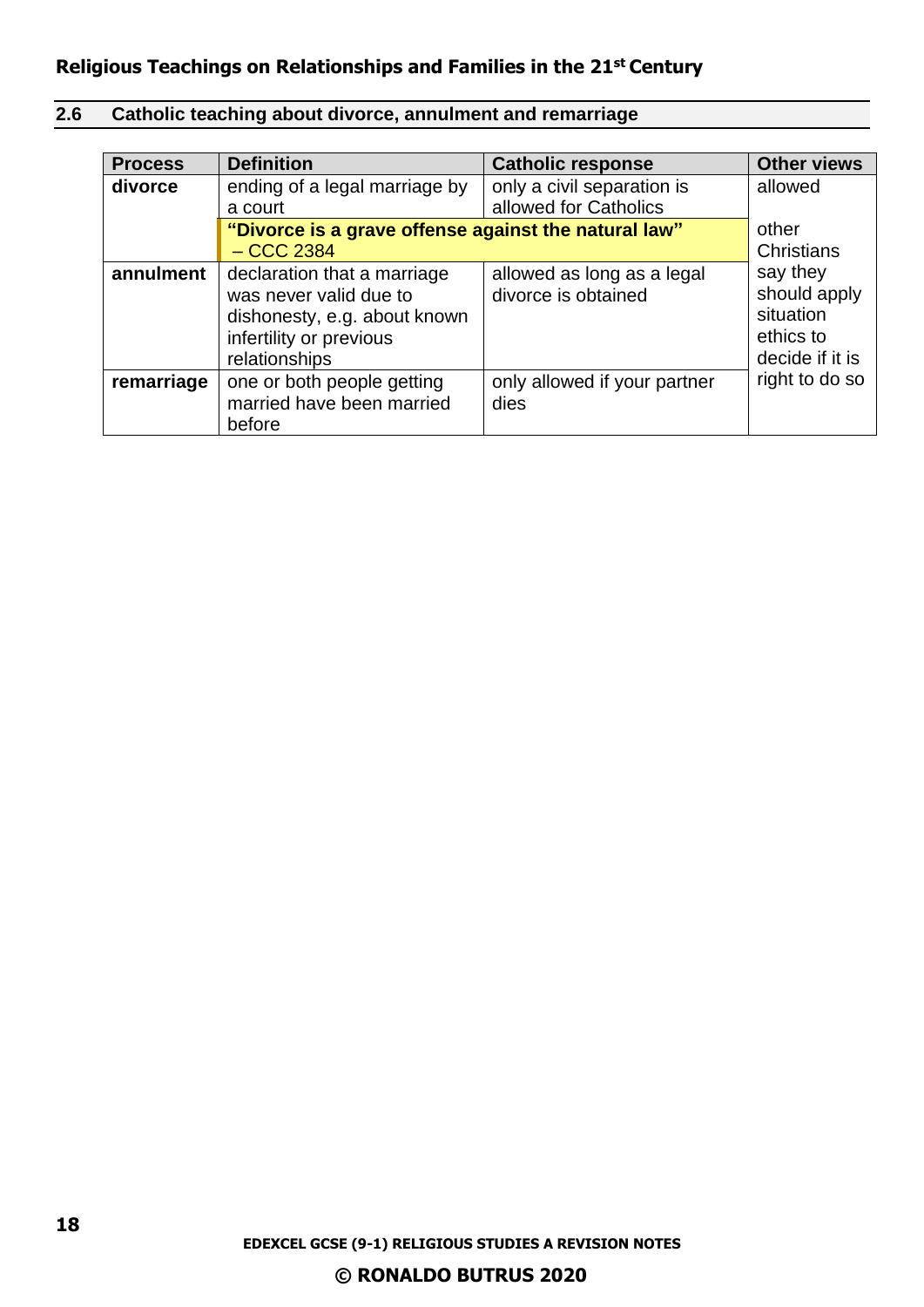#### <span id="page-18-0"></span>**2.7 Catholic teaching about the equality of men and women in the family**

- Catholic teachings about the role of men and women in the family:
	- both should help to raise their children in a Catholic context
	- they should love each other in order to keep the family together
	- whichever works and whichever stays home, both types of work are equal (the Catholic Church teaches of the dignity of work in the home) **"It is the natural society in which husband and wife are called to give themselves in love and in the gift of life"**  *– CCC 2207*
- Divergent Christian teachings and attitudes:
	- some Christians say men and women should formally work equally
	- some Christians encourage men to work less and spend more time with the family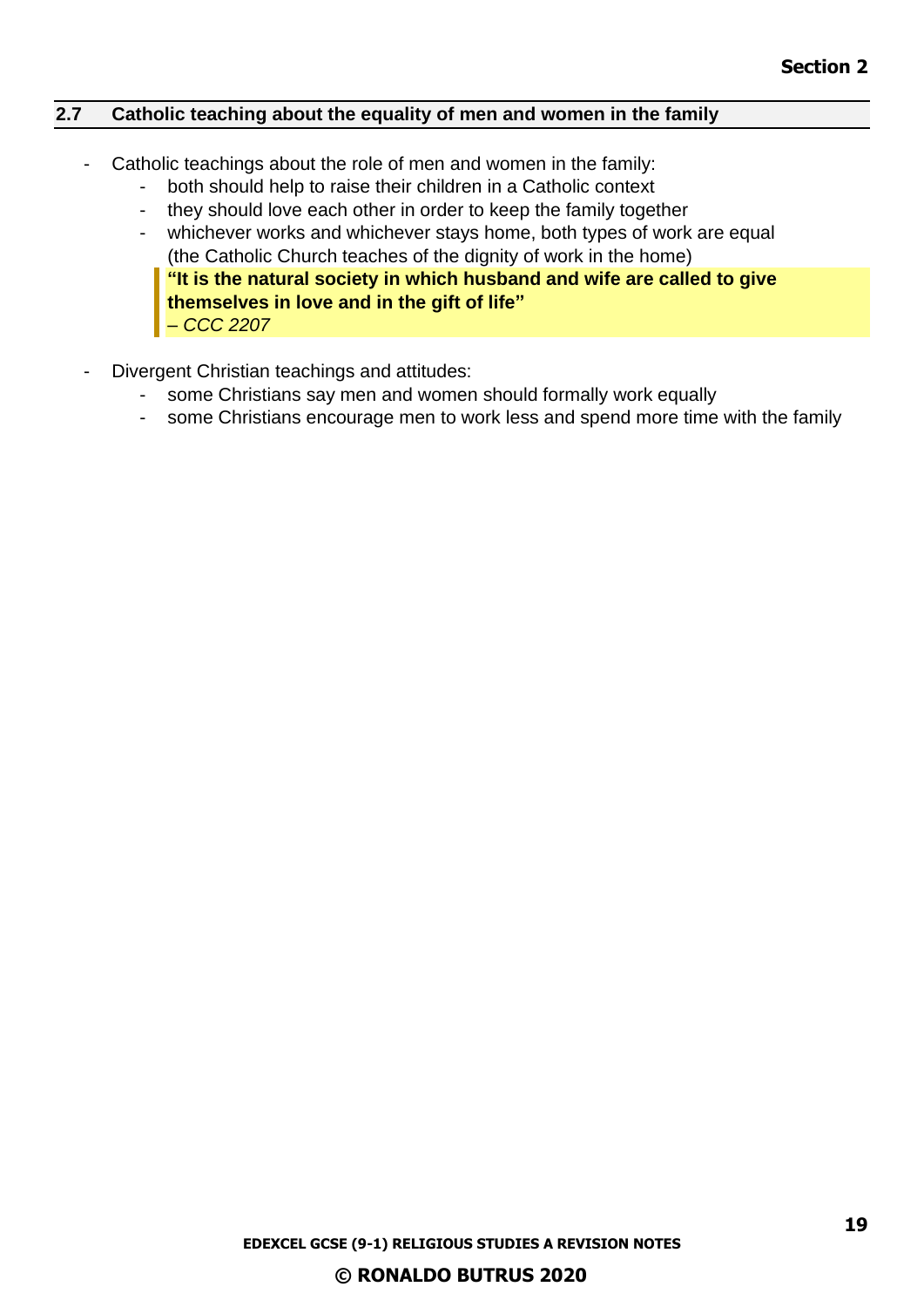#### <span id="page-19-0"></span>**2.8 Catholic teachings about gender prejudice and discrimination**

**"There exists also** *sinful inequalities* **that affect millions of men and women"**  *– CCC 1938*

| <b>Problem</b>      | <b>Definition</b>                                                          | <b>Catholic opposition</b>                                                                                                                                                                                             |
|---------------------|----------------------------------------------------------------------------|------------------------------------------------------------------------------------------------------------------------------------------------------------------------------------------------------------------------|
| gender<br>prejudice | believing one gender is<br>superior to another                             | in Pope John Paul II's Theology of the Body<br>talk he says the attraction between man and<br>woman is mutual and that this is the basis of<br>life – this means men and women are equal<br>in the context of the body |
|                     |                                                                            | in Genesis, both Adam and Eve sinned and<br>were punished, so they are equal                                                                                                                                           |
| discrimination      | treating people less<br>favourably due to gender,<br>ethnicity, class etc. | the Bible teaches us to "love one another"<br>and this means not to discriminate against<br>innocent people                                                                                                            |

- Divergent Christian attitudes to gender differences:
	- role of women in the Church: Catholics only allow male priests as all of Jesus' disciples were male, but the Church of England allows female clergy
	- **prejudice and discrimination:** generally all Churches do not allow this